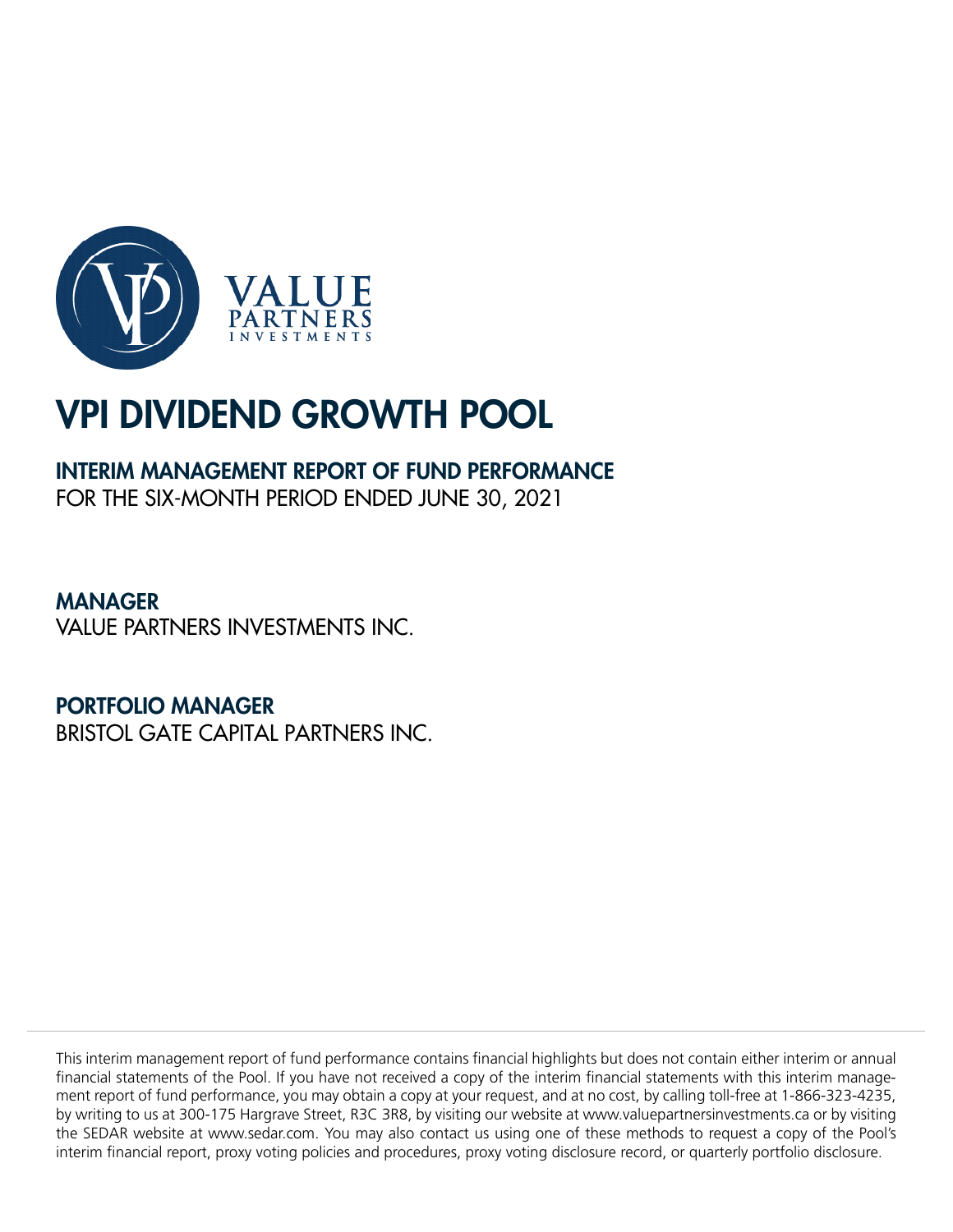

## **Interim Management Discussion of Fund Performance**

August 23, 2021

The Interim Management Report of Fund Performance presents management's view of the significant factors and developments affecting the Pool's performance and outlook since December 31, 2020, the Pool's most recent fiscal yearend. This report should be read in conjunction with the Annual Management Report of Fund Performance for the year ended December 31, 2020.

#### **Results of Operations**

Net assets of the Pool increased by approximately \$62.7 million for the six-month period ended June 30, 2021 due to \$44.1 million of net sales and an \$18.6 million increase in net assets from operations. The increase in net assets from operations was due to \$2.9 million of net realized gains on the sale of investments, \$16.1 million of unrealized appreciation in the value of investments and \$1.0 million in dividend and interest income. This was offset by a \$0.1 million foreign exchange loss on cash and \$1.3 million in management fees and operating expenses.

The following table summarizes the businesses that were added and/or removed from the portfolio:

| Additions                     | Dispositions     |
|-------------------------------|------------------|
| Thermo Fisher Scientific Inc. | Danaher Corp.    |
| Applied Materials Inc.        | Tyson Foods Inc. |

The additions are consistent with the Portfolio Manager's goal of using the volatility in the markets to upgrade the portfolio and find attractive, sustainable dividend growth in an environment where the overall market's dividend growth expectations are negative for the coming year.

As a result of these decisions, changes in market values and cashflows during the period, there were some notable shifts in the portfolio allocation from the beginning of the year as indicated in the following table.

| Sector                          | Allocation Increase | Sector                               | Allocation Decrease |
|---------------------------------|---------------------|--------------------------------------|---------------------|
| Pharmaceuticals & Biotechnology | 4.6%                | Healthcare Equipment & Services      | 4.7%                |
| Semiconductors & Equipment      | $3.0\%$             | Food, Beverage & Tobacco             | 4.5%                |
| Other Net Assets                | 2.2%                | Cash                                 | 2.0%                |
| Retailing                       | $1.2\%$             | <b>Consumer Services</b>             | 0.6%                |
| Real Estate                     | 0.9%                | Software & Services                  | $0.4\%$             |
| Diversified Financials          | 0.7%                | Commercial and Professional Services | 0.3%                |
|                                 |                     | Capital Goods                        | 0.1%                |

Year-to-date market returns have been led by lower profitability companies providing the highest returns thus far. The second quarter saw a slight reversal of this trend with profitability, quality, growth and momentum factors all gaining back some ground. These are factors that have commonly been well represented in the portfolio of high dividend growers.

As a result, year-to-date results have slightly lagged the S&P 500 Total Return Index (CAD), with each series of the Pool gaining between 10.8% and 11.9% for the six-month period relative to the 12.0% return of the index. Applied Materials, Intuit and Home Depot were the largest contributors to the Pool's performance. From a sector standpoint, limited to no exposure in the Utilities and Consumer Staples sectors also had a positive contribution. Activision, Thermo Fisher and Mastercard were the largest detractors from the Pool's performance. From a sector standpoint, no exposure to the Energy sector hurt the Pool's relative performance as did exposure to companies exhibiting profitability and growth.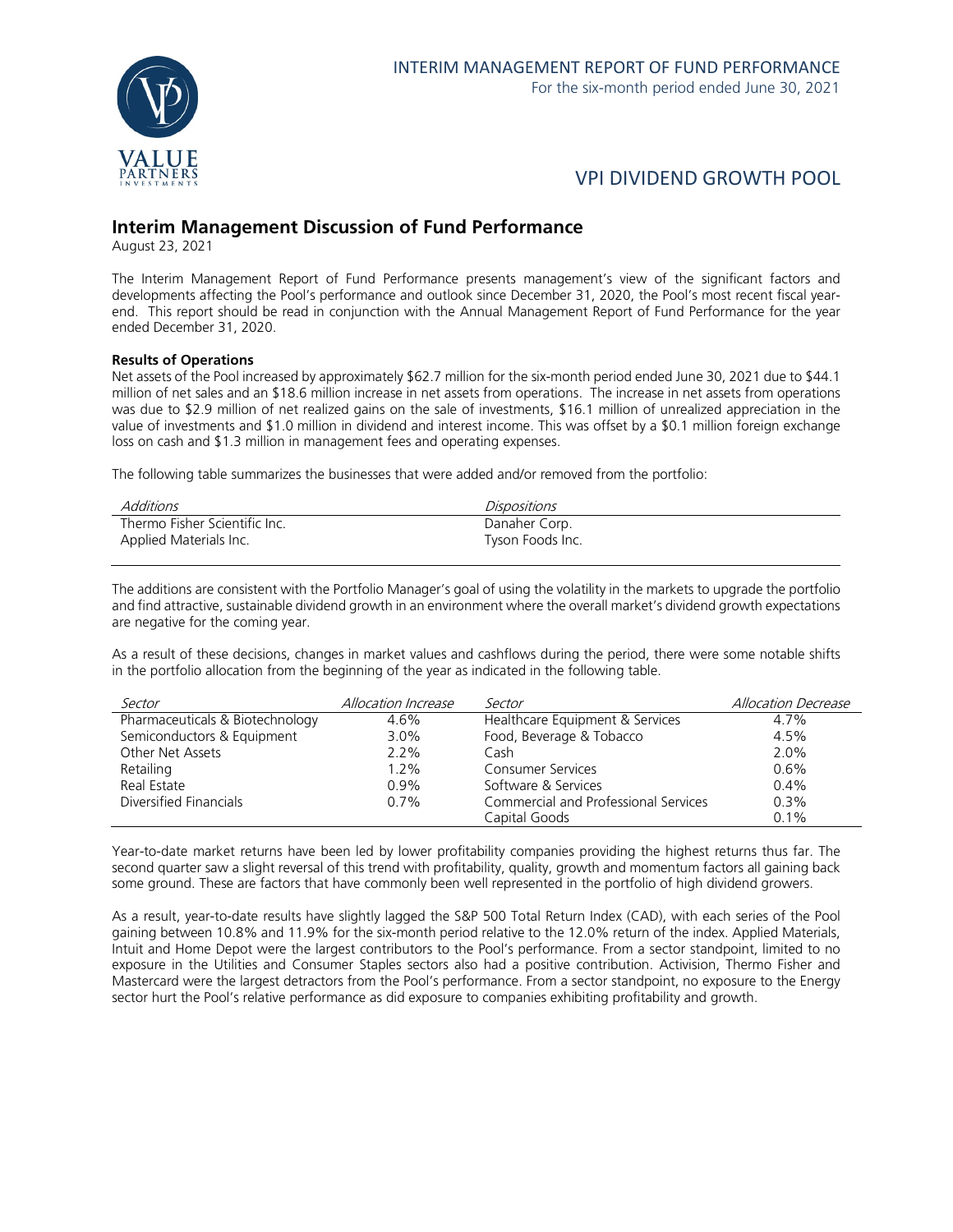

# VPI DIVIDEND GROWTH POOL

#### **Revenues and Expenses**

Revenues of the Pool for the year included \$1.0 million of dividend and interest income. Management fees and operating expenses incurred during the period were \$1.3 million, along with a \$0.1 million foreign exchange loss on cash.

The realized gain on sale of investments of \$2.9 million is attributable to two full dispositions as well as partial dispositions of shares from the portfolio during the period. Dividends received from each of these holdings while in the Pool are in addition to these gains.

| <b>Holding</b>       | Approximate<br><b>Holding Period</b> | <b>Proceeds</b><br>(millions) | Cost<br>(millions) | <b>Realized Gain (Loss)</b><br>(millions) |
|----------------------|--------------------------------------|-------------------------------|--------------------|-------------------------------------------|
| Danaher Corp         | 1.2 years                            | \$ 6.3                        | \$5.0              | \$1.3                                     |
| Tyson Foods Inc.     | 1.1 years                            | \$5.9                         | \$6.4              | \$ (0.5)                                  |
| Partial Dispositions | n/a                                  | \$10.8                        | \$8.7              | \$2.1                                     |
|                      |                                      | \$23.0                        | \$ 20.1            | \$2.9                                     |

#### **Recent Developments**

#### Economic Conditions

Factors and sectors that have worked best through the first half of the year have some of the highest correlations to economic growth. The Portfolio Manager cannot help but ask what happens to their relative performance as the supernormal economic growth coming out of a recessionary bottom reverts to the mean?

The Pool is well positioned for the next phase of the economic recovery yet still maintains defensive characteristics within the portfolio for any potential disruptions along the way. The types of companies that the Portfolio Manager attempts to invest in – sustainable high dividend growers, being driven by strong fundamentals – have less correlation to the economic cycle because they are often driven by secular themes that are somewhat independent of the broader economy.

The spread between the dividend yield of the Pool and that of the S&P 500 Index is near historical low levels. In prior periods, relatively tight dividend yield spreads to the market have generally resulted in reasonably strong subsequent relative performance for the strategy on which the Pool is based.

Although past performance is no guarantee of future results, with a tight dividend yield spread to the market and quality companies trading at discounts not seen since the dot com bust, the Portfolio Manager believes the portfolio is attractively valued considering the opportunities the companies have ahead of them. The Portfolio Manager estimates the portfolio is trading at a substantial discount to the market on a free-cash flow yield basis despite lower capital intensity, higher margins, better returns and more sustainable growth in their view.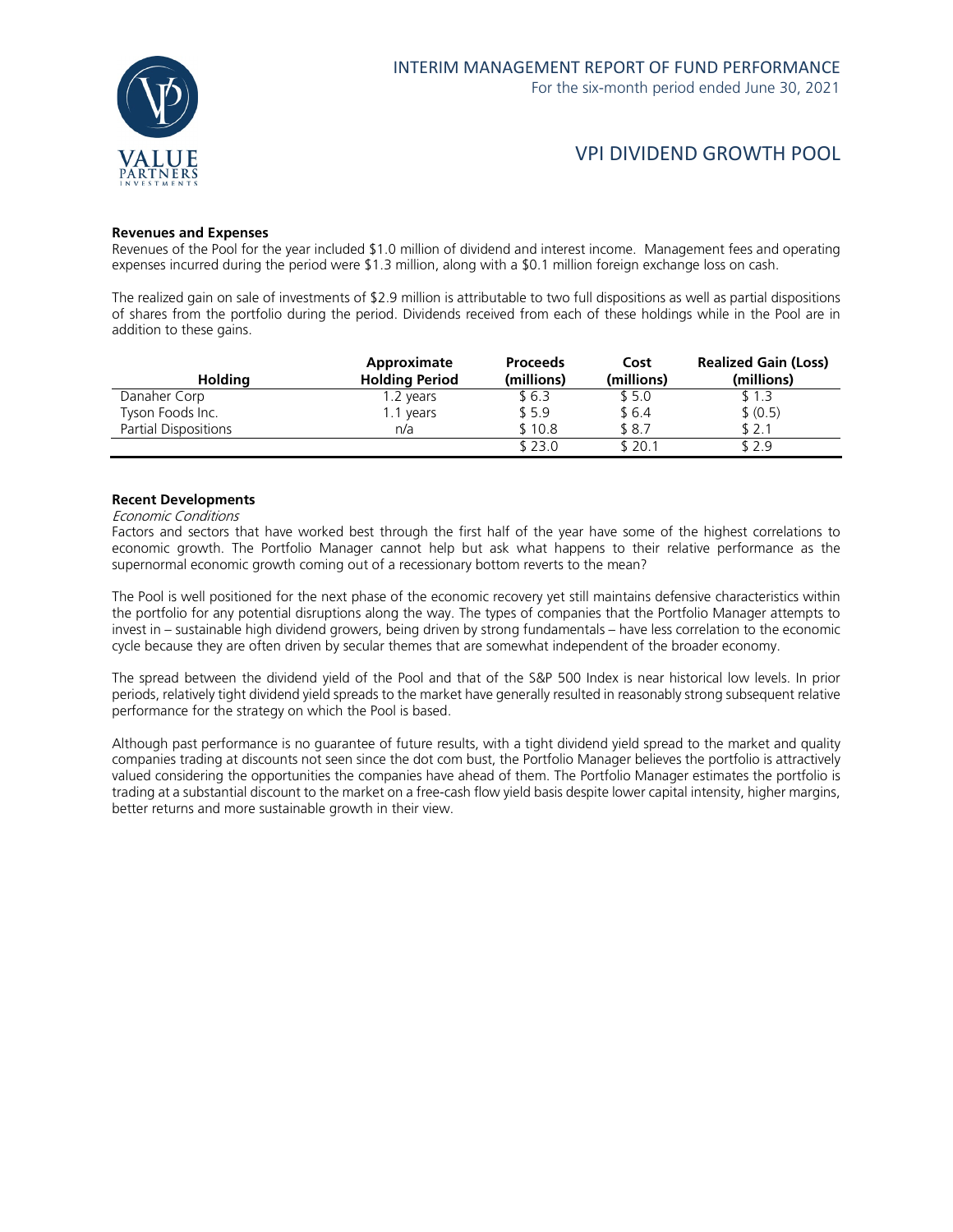

# VPI DIVIDEND GROWTH POOL

| 95.1%   | Cash                               | 0.4%    |
|---------|------------------------------------|---------|
| 4.5%    |                                    |         |
|         |                                    |         |
| 22.7%   | Media and Entertainment            | 4.6%    |
| 12.8%   | Consumer Services                  | 4.6%    |
| 9.5%    | Health Care Equipment and Services | 4.6%    |
| $9.4\%$ | <b>Materials</b>                   | 4.3%    |
| $9.3\%$ | Commercial & Professional Services | $4.2\%$ |
| 8.8%    | Cash                               | 0.4%    |
| 4.8%    |                                    |         |
|         |                                    |         |

### **Top 25 Holdings**

|                                      | Percentage of     |
|--------------------------------------|-------------------|
| <b>Issuer</b>                        | <b>Net Assets</b> |
| Intuit Inc.                          | 5.1%              |
| Zoetis Inc.                          | 5.1%              |
| Moody's Corporation                  | 4.9%              |
| American Tower Corporation (REIT)    | 4.8%              |
| Roper Technologies, Inc.             | 4.8%              |
| Cintas Corporation                   | 4.6%              |
| The Sherwin-Williams Company         | 4.6%              |
| UnitedHealth Group Incorporated      | 4.6%              |
| Microsoft Corporation                | 4.5%              |
| Allegion plc                         | 4.5%              |
| Thermo Fisher Scientific Inc.        | 4.5%              |
| Visa Inc.                            | 4.5%              |
| Dollar General Corporation           | 4.5%              |
| CME Group Inc.                       | 4.5%              |
| Broadridge Financial Solutions, Inc. | 4.4%              |
| Applied Materials, Inc.              | 4.4%              |
| The Home Depot, Inc.                 | 4.3%              |
| Activision Blizzard, Inc.            | 4.3%              |
| Texas Instruments Incorporated       | 4.2%              |
| Broadcom Inc.                        | 4.2%              |
| <b>Starbucks Corporation</b>         | 4.2%              |
| Mastercard Incorporated              | 4.1%              |
| Cash                                 | 0.4%              |
| <b>Total</b>                         | 100.0%            |

*The above summary of investment portfolio may change due to ongoing portfolio transactions of the Pool. An update will be made available within 60 days of each subsequent quarter-end.*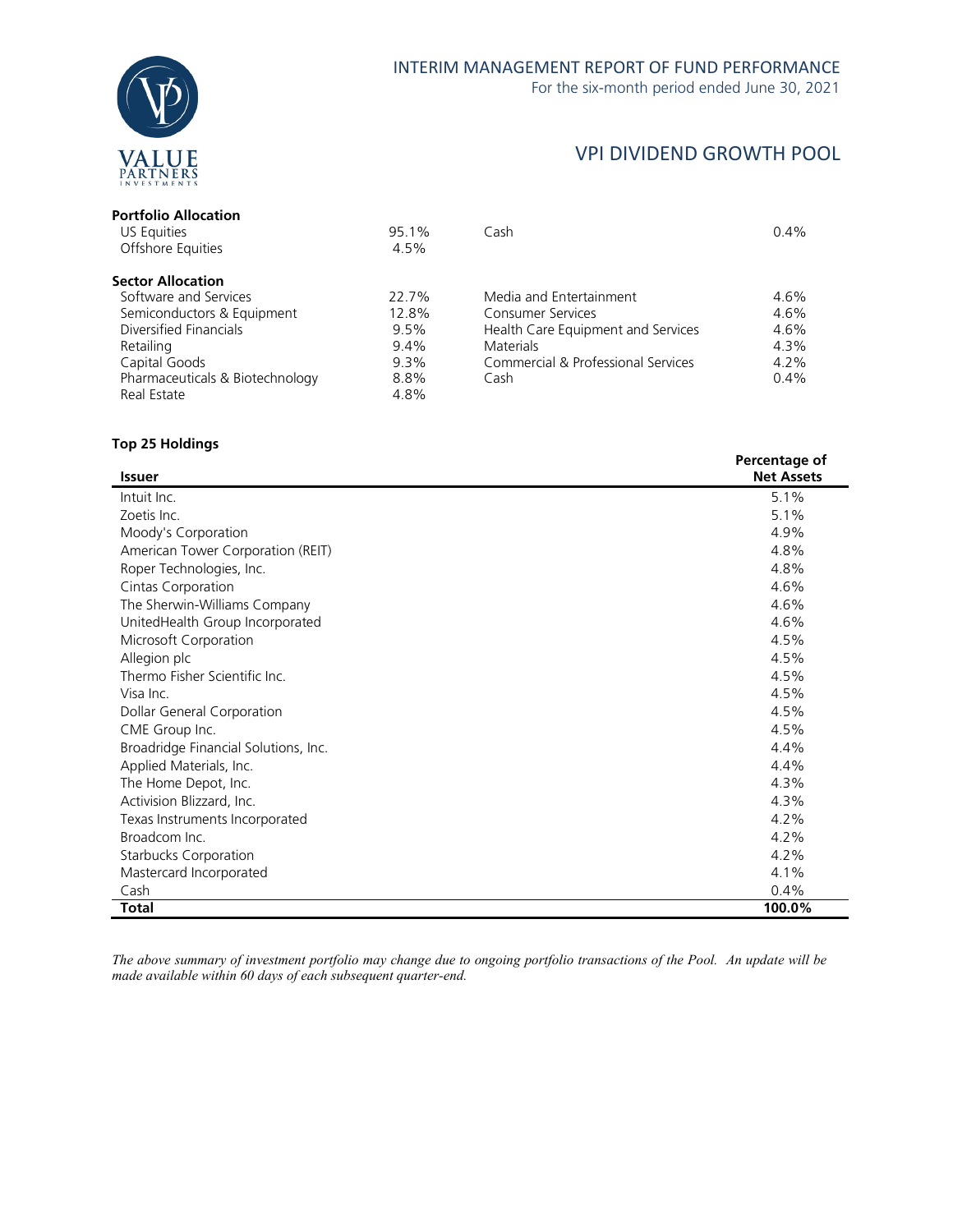

# VPI DIVIDEND GROWTH POOL

#### **Past Performance**

The historical performance information shown below assumes that all distributions were reinvested in the Pool and does not account for any sales, redemptions, distributions or optional charges or income taxes payable by an investor that would have reduced returns. Mutual fund returns are not guaranteed, their values change frequently and past performance may not be repeated.

#### **Year-by-Year Returns**

The bar charts below show the performance of each series of the Pool (net of fees) for the six-month period ended June 30, 2021, and the previous years ended December 31 or since inception to December 31. It shows in percentage terms, how an investment made on January 1 or on inception would have increased or decreased by the end of the respective periods.



Series O



(1) 2019 return is since inception on November 6, 2019.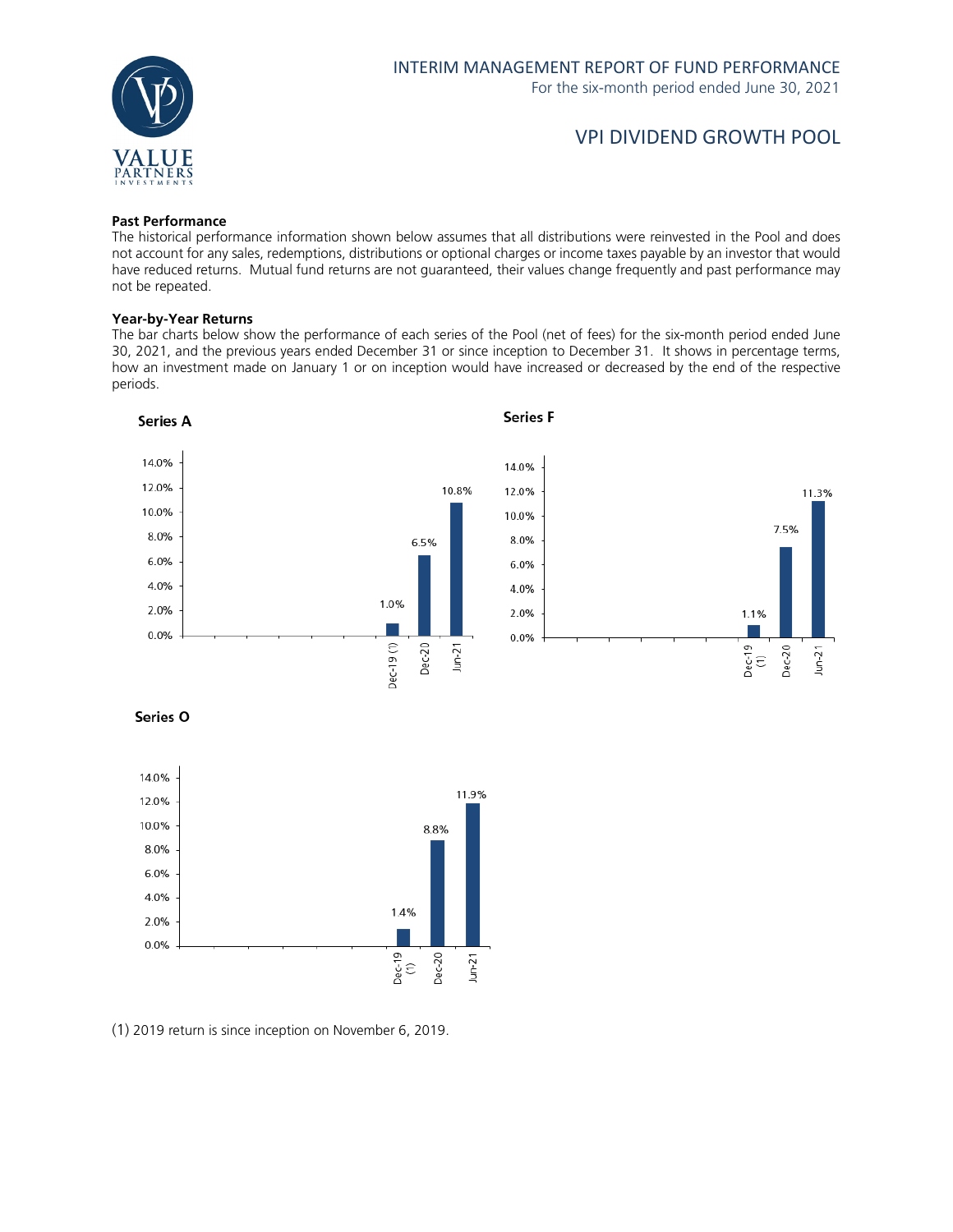

# VPI DIVIDEND GROWTH POOL

#### **Management Fees**

The Pool pays an annual management fee on each of its series (excluding Series O) to Value Partners Investments Inc. ("the Manager"). The management fee is calculated daily as a percentage of the net asset value of each series as of the close of business on each business day. In consideration for the management fees, the Manager may pay a percentage sales commission and/or trailing commission to registered dealers or brokers for units bought and held in the Pool depending on which series of units were purchased. The Manager also pays a portion of the management fee to the Portfolio Manager for its services in managing the investment portfolio.

For the six-months ended June 30, 2021, approximately 37% of the management fee revenues received by the Manager from the Pool were paid to registered dealers and brokers as sales and/or trailing commissions. Since each series may have a different commission structure, this percentage may vary by series. For unitholders eligible for the Management Fee Reduction Program, approximately 21% of the gross management fees were returned to unitholders as management fee rebates. The remainder of the management fee revenue, after payment of fees to the Portfolio Manager for its services, was retained by the Manager for corporate purposes.

#### **Related Party Transactions**

Value Partners Investments Inc. is the manager of the Pool and is responsible for the overall business and operations of the Pool. For the six-month period ended June 30, 2021, the Pool paid \$1.0 million in management fees (excluding taxes) to the Manager. In addition, the Manager also held 1 Series A unit, 50,366 Series F units of the Pool and 1 Series O unit of the Pool as of June 30, 2021.

#### **Financial Highlights**

The following tables show selected key financial information about each series of the Pool and are intended to help you understand the Pool's financial performance for the year-ended December 31, 2020 and the six-month period ended June 30, 2021. This information is derived from the Pool's audited annual financial statements and interim unaudited financial statements and is not intended to be a reconciliation of the net asset value per unit.

#### **The Pool's Net Assets Per Unit (\$)(1)**

| Series A <sup>(4)</sup>                                     | June 30<br>2021 | December 31<br>2020 | December 31<br>2019 |  |
|-------------------------------------------------------------|-----------------|---------------------|---------------------|--|
| Net assets, beginning of period <sup>(4)</sup>              | 10.75           | 10.10               | 10.00               |  |
| Increase (decrease) from operations:                        |                 |                     |                     |  |
| Total revenue                                               | 0.06            | 0.10                |                     |  |
| Total expenses                                              | (0.12)          | (0.24)              | (0.04)              |  |
| Realized gains (losses) for the period                      | 0.20            | (0.45)              |                     |  |
| Unrealized gains (losses) for the period                    | 1.07            | 1.73                | 0.01                |  |
| Total increase (decrease) from<br>operations <sup>(2)</sup> | 1.21            | 1.14                | (0.03)              |  |
| <b>Distributions:</b>                                       |                 |                     |                     |  |
| From net investment income (excluding<br>dividends)         |                 | $\blacksquare$      | (0.01)              |  |
| From dividends                                              |                 |                     |                     |  |
| From capital gains                                          |                 | ٠                   |                     |  |
| Return of capital                                           |                 |                     |                     |  |
| Total annual distributions (3)                              | ٠               | $\blacksquare$      | (0.01)              |  |
|                                                             |                 |                     |                     |  |
| Net assets, end of period                                   | 11.91           | 10.75               | 10.10               |  |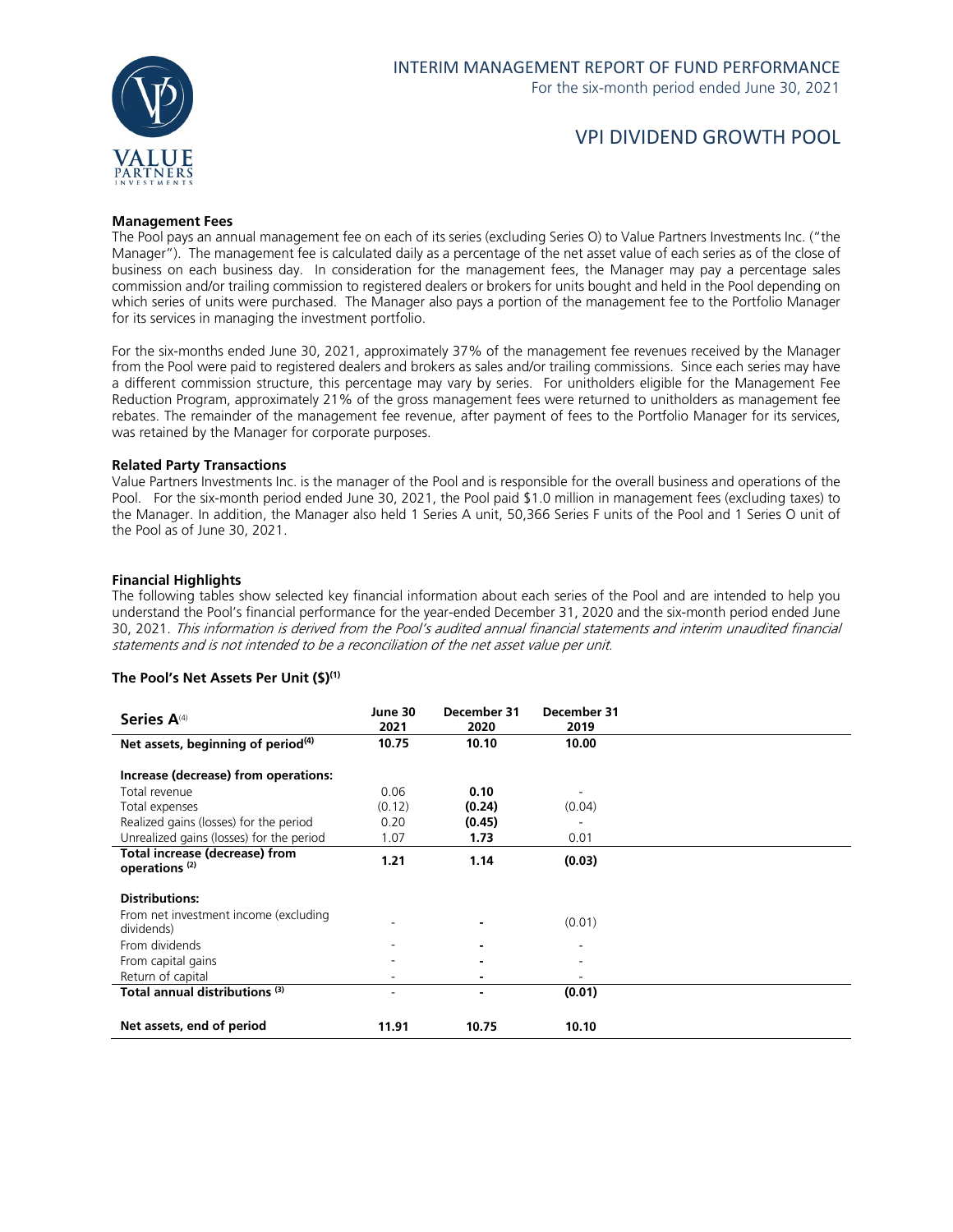

### **Financial Highlights (continued)**

| Series F(4)                                                 | June 30<br>2021 | <b>December</b><br>31 2020 | <b>December</b><br>31 2019 |  |
|-------------------------------------------------------------|-----------------|----------------------------|----------------------------|--|
| Net assets, beginning of period <sup>(4)</sup>              | 10.85           | 10.10                      | 10.00                      |  |
| Increase (decrease) from operations:                        |                 |                            |                            |  |
| Total revenue                                               | 0.06            | 0.10                       | (0.01)                     |  |
| Total expenses                                              | (0.07)          | (0.15)                     | (0.03)                     |  |
| Realized gains (losses) for the period                      | 0.20            | (0.43)                     |                            |  |
| Unrealized gains (losses) for the period                    | 1.11            | 1.75                       | 0.11                       |  |
| Total increase (decrease) from<br>operations <sup>(2)</sup> | 1.30            | 1.27                       | 0.07                       |  |
| <b>Distributions:</b>                                       |                 |                            |                            |  |
| From net investment income (excluding<br>dividends)         |                 |                            | (0.02)                     |  |
| From dividends                                              |                 |                            |                            |  |
| From capital gains                                          |                 |                            | ۰                          |  |
| Return of capital                                           |                 |                            | ۰                          |  |
| Total annual distributions (3)                              | ۰               | $\overline{\phantom{0}}$   | (0.02)                     |  |
| Net assets, end of period                                   | 12.07           | 10.85                      | 10.10                      |  |

| Series O <sup>(4)</sup>                                                      | June 30<br>2020          | <b>December</b><br>31 2020 | <b>December</b><br>31 2019 |  |
|------------------------------------------------------------------------------|--------------------------|----------------------------|----------------------------|--|
| Net assets, beginning of period <sup>(4)</sup>                               | 11.02                    | 10.13                      | 10.00                      |  |
| Increase (decrease) from operations:                                         |                          |                            |                            |  |
| Total revenue                                                                | 0.07                     | 0.08                       | 0.01                       |  |
| Total expenses                                                               | (0.01)                   |                            | (0.01)                     |  |
| Realized gains (losses) for the period                                       | 0.20                     | (0.27)                     |                            |  |
| Unrealized gains (losses) for the period                                     | 1.16                     | 1.86                       | 0.01                       |  |
| Total increase (decrease) from<br>operations <sup>(2)</sup>                  | 1.42                     | 1.67                       | 0.01                       |  |
| <b>Distributions:</b><br>From net investment income (excluding<br>dividends) |                          |                            | (0.01)                     |  |
| From dividends                                                               |                          |                            |                            |  |
| From capital gains                                                           |                          |                            |                            |  |
| Return of capital                                                            |                          |                            |                            |  |
| Total annual distributions (3)                                               | $\overline{\phantom{a}}$ | ٠                          | (0.01)                     |  |
| Net assets, end of period                                                    | 12.33                    | 11.02                      | 10.13                      |  |

(1) This information is derived from the Pool's audited annual financial statements and from the interim unaudited financial statements for the current period ended June 30, 2021.

(2) Net assets and distributions are based on the actual number of units outstanding at the relevant time. The increase/decrease from operations is based on the weighted average number of units outstanding over the financial period.

(3) Distributions were paid in cash/reinvested in additional units of the Pool, or both.

(4) The Pool began operations on November 6, 2019.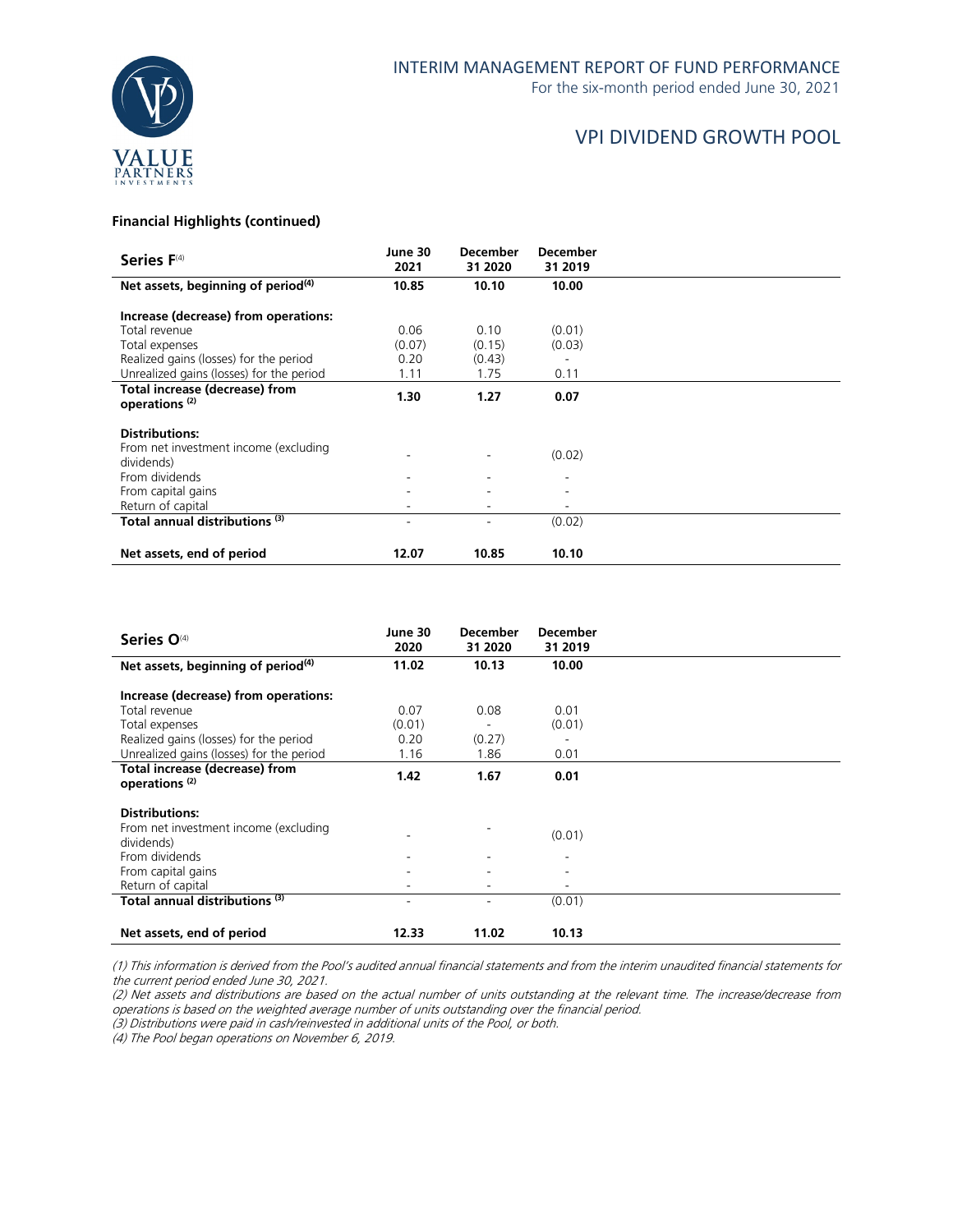

### **Ratios and Supplemental Data**

| <b>Series A</b>                              | June 30<br>2021 | <b>December</b><br>31 2020 | <b>December</b><br>31 2019 |
|----------------------------------------------|-----------------|----------------------------|----------------------------|
| Total net asset value (000's) <sup>(1)</sup> | \$104,293       | \$76,017                   | \$9,175                    |
| Number of units outstanding $(000's)^{(1)}$  | 8,760           | 7,072                      | 909                        |
| Management expense ratio <sup>(2)</sup>      | 2.05%           | 2.20%                      | 2.25%                      |
| Management expense ratio before waivers      |                 |                            |                            |
| or absorptions                               | 2.05%           | 2.20%                      | 4.04%                      |
| Trading expense ratio <sup>(3)</sup>         | 0.01%           | $0.02\%$                   | 0.01%                      |
| Portfolio turnover rate (4)                  | 14.29%          | 24.78%                     | 4.21%                      |
| Net asset value per unit (1)                 | \$11.91         | \$10.75                    | \$10.10                    |

| <b>Series F</b>                             | June 30<br>2021 | <b>December</b><br>31 2020 | <b>December</b><br>31 2019 |
|---------------------------------------------|-----------------|----------------------------|----------------------------|
| Total net asset value $(000's)^{(1)}$       | \$46,006        | \$32,382                   | \$4,827                    |
| Number of units outstanding $(000's)^{(1)}$ | 3,811           | 2,985                      | 478                        |
| Management expense ratio <sup>(2)</sup>     | 1.10%           | 1.26%                      | 1.35%                      |
| Management expense ratio before waivers     |                 |                            |                            |
| or absorptions                              | 1.10%           | 1.26%                      | 3.88%                      |
| Trading expense ratio <sup>(3)</sup>        | 0.01%           | 0.02%                      | 0.01%                      |
| Portfolio turnover rate (4)                 | 14.29%          | 24.78%                     | 4.21%                      |
| Net asset value per unit (1)                | \$12.07         | \$10.85                    | \$10.10                    |

| <b>Series O</b>                              | June 30<br>2021 | <b>December</b><br>31 2020 | <b>December</b><br>31 2019 |
|----------------------------------------------|-----------------|----------------------------|----------------------------|
| Total net asset value (000's) <sup>(1)</sup> | \$45,433        | \$24,625                   | \$2,278                    |
| Number of units outstanding $(000's)^{(1)}$  | 3.684           | 2.234                      | 225                        |
| Management expense ratio <sup>(2)</sup>      | $0.00\%$        | $0.00\%$                   | $0.00\%$                   |
| Management expense ratio before waivers      |                 |                            |                            |
| or absorptions                               | 0.16%           | 0.28%                      | 1.96%                      |
| Trading expense ratio <sup>(3)</sup>         | 0.01%           | 0.02%                      | 0.01%                      |
| Portfolio turnover rate (4)                  | 14.29%          | 24.78%                     | 4.21%                      |
| Net asset value per unit (1)                 | \$12.33         | \$11.02                    | \$10.13                    |

(1) This information is provided as at the date shown.

(2) Management expense ratio is based on total expenses for the stated period (excluding distributions, commissions and other portfolio transaction costs) and is expressed as an annualized percentage of daily average net assets during the period. In the period a series is established, the management expense ratio is annualized from the date of inception to December 31.

(3) The trading expense ratio represents total commissions and other portfolio transaction costs expressed as an annualized percentage of daily average net assets during the period.

(4) The Pool's portfolio turnover rate indicates how actively the Pool's portfolio manager manages its portfolio investments. A portfolio turnover rate of 100% is equivalent to the Pool buying and selling all of the securities in its portfolio once in the course of the year. The higher the Pool's portfolio turnover rate in a year, the greater the trading costs payable by the Pool in the year, and the greater the chance of an investor receiving taxable capital gains in the year. There is not necessarily a relationship between a high turnover rate and the performance of the Pool.